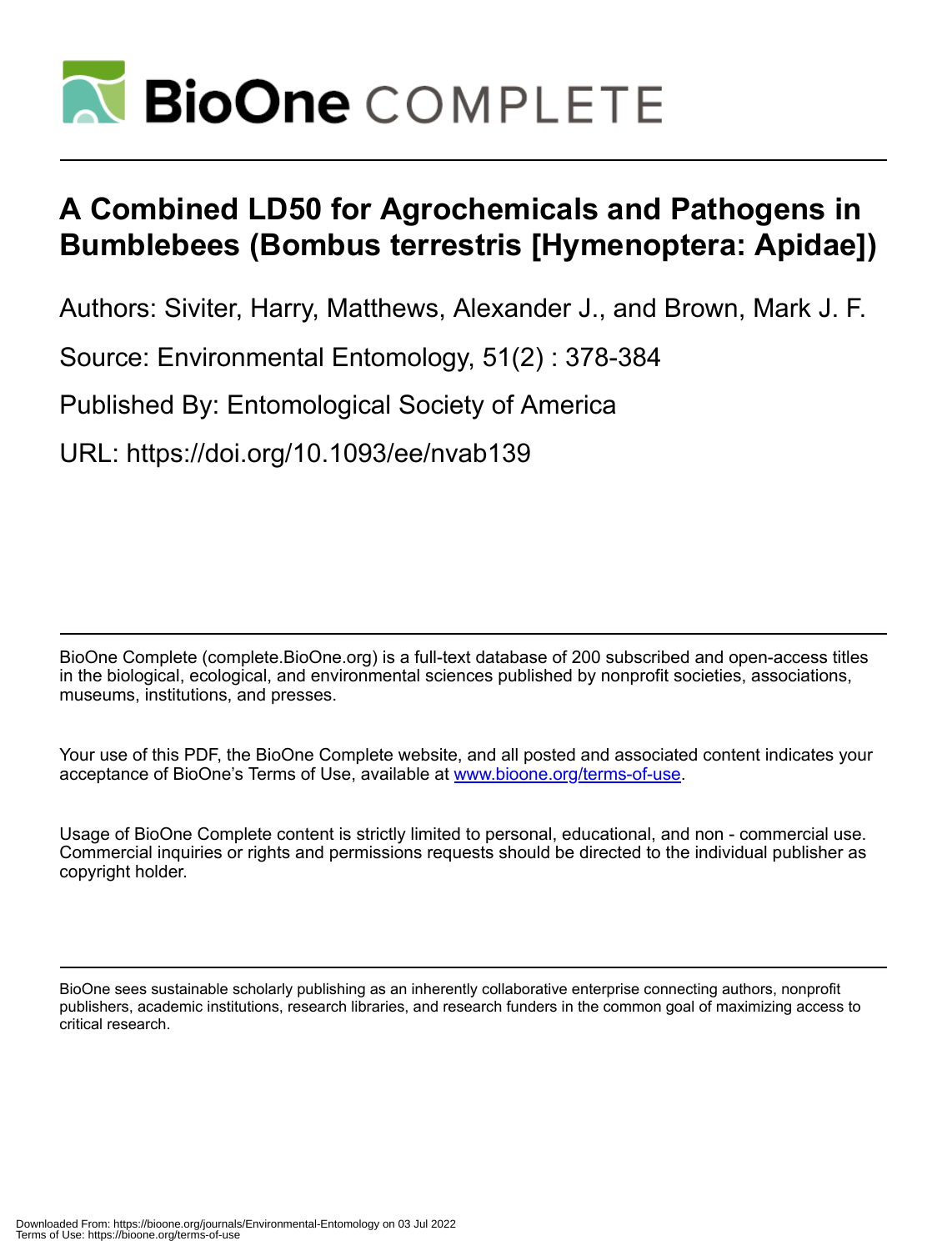*Environmental Entomology*, 51(2), 2022, 378–384 https://doi.org/10.1093/ee/nvab139 Advance Access Publication Date: 11 January 2022 Research



Environmental Impacts of Proposed Management Options

## A Combined LD<sub>50</sub> for Agrochemicals and Pathogens in **Bumblebees (***Bombus terrestris* **[Hymenoptera: Apidae])**

**Harry Siviter[,1](#page-1-0)[,2,](#page-1-1)[4,](#page-1-2) [\\*](#page-1-3)[, A](https://orcid.org/0000-0003-1088-7701)lexander J. Matthews,[1](#page-1-0)[,3](#page-1-4), [\\*](#page-1-3) and Mark J. F. Brow[n1](#page-1-0)**

<span id="page-1-4"></span><span id="page-1-1"></span><span id="page-1-0"></span><sup>1</sup>Department of Biological Sciences, Centre for Ecology, Evolution, and Behaviour, School of Life Sciences and the Environment, Royal Holloway University of London, Egham, Surrey, TW20 0EX, United Kingdom, <sup>2</sup>Department of Integrative Biology, University of Texas at Austin, 2415 Speedway, Austin, TX 78712, USA, <sup>3</sup>Fargro Limited, Vinery Fields, Arundel, BN18 9PY, United Kingdom, and<br><sup>4</sup>Corresponding author, e-mail: Harry Siviter 2016@live rhul as uk Corresponding author, e-mail: [Harry.Siviter.2016@live.rhul.ac.uk](mailto:Harry.Siviter.2016@live.rhul.ac.uk?subject=)

<span id="page-1-2"></span>Subject Editor: Michelle Samuel-Foo

<span id="page-1-3"></span>\*These authors contributed equally.

Received 16 August 2021; Editorial decision 8 November 2021

## **Abstract**

Neonicotinoid insecticides are the most commonly used insecticide in the world and can have significant sub-lethal impacts on beneficial insects, including bumblebees, which are important pollinators of agricultural crops and wildflowers. This has led to bans on neonicotinoid use in the EU and has resulted in repeated calls for the agrochemical regulatory process to be modified. For example, there is increasing concern about 1) the underrepresentation of wild bees, such as bumblebees, in the regulatory process, and 2) the failure to determine how agrochemicals, such as neonicotinoids, interact with other commonly occurring environmental stressors, such as parasites. Here, we modify an OECD approved lethal dose (LD<sub>50</sub>) experimental design and coexpose bumblebees (*Bombus terrestris*) to the neonicotinoid thiamethoxam and the highly prevalent trypanosome parasite *Crithidia bombi*, in a fully crossed design. We found no difference in the LD<sub>50</sub> of thiamethoxam on bumblebees that had or had not been inoculated with the parasite (*Crithidia bombi*). Furthermore, thiamethoxam dosage did not appear to influence the parasite intensity of surviving bumblebees, and there was no effect of either parasite or insecticide on sucrose consumption. The methodology used demonstrates how existing ring-tested experimental designs can be effectively modified to include other environmental stressors such as parasites. Moving forward, the regulatory process should implement methodologies that assess the interactions between agrochemicals and parasites on non-*Apis* bees and, in cases when this is not practical, should implement post-regulatory monitoring to better understand the real-world consequences of agrochemical use.

**Key words:** neonicotinoid, thiamethoxam, *Crithidia bombi*, *Bombus*, toxicity test

Neonicotinoids are systemic insecticides that are effective at controlling a broad range of pest species such as aphids, whiteflies, and pollen beetles [\(Simon-Delso et al. 2015\)](#page-6-0). As neurotoxins they target the insect nervous system, acting as agonists of nicotinic acetylcholine receptors (nAChRs) ([Moffat et al. 2016](#page-6-1)). Neonicotinoids can be used as a seed treatment or foliar spray, but are highly persistent in the environment, and may persist in soil for over a year ([Goulson 2013,](#page-6-2) [Bass et al. 2015](#page-5-0), [Bonmatin](#page-5-1) [et al. 2015](#page-5-1)). Neonicotinoids can therefore contaminate the nectar and pollen of treated crops as well as neighbouring wildflowers, leading to exposure for bees and other flower visiting insects ([Stewart et al. 2014,](#page-7-0) [Botías et al. 2016\)](#page-5-2). An analysis of global honey samples revealed that 75% of honey contained at least one neonicotinoid insecticide, with 45% containing two, confirming that bees are routinely exposed to neonicotinoids on a global scale ([Mitchell et al. 2017\)](#page-6-3). Such exposure can have significant negative effects on bee colony health, behaviour, and physiology (reviewed by [Godfray et al. 2014,](#page-6-4) [Goulson et al. 2015](#page-6-5), [Pisa et al. 2017](#page-6-6), [Main](#page-6-7) [et al. 2018,](#page-6-7) [Siviter et al. 2018b\)](#page-6-8) which has led to bans and restrictions on their use globally, most notably in the European Union, where 3 commonly used neonicotinoids (imidacloprid, thiamethoxam, and clothianidin) are now banned. However, neonicotinoid use remains common globally, particularly in the United States and China [\(Simon-Delso et al. 2015](#page-6-0)).

**<sup>378</sup>** This is an Open Access article distributed under the terms of the Creative Commons Attribution License ([https://creativecommons.org/licenses/by/4.0/\)](https://creativecommons.org/licenses/by/4.0/), which permits unrestricted reuse, distribution, and reproduction in any medium, provided the original work is properly cited.

<sup>©</sup> The Author(s) 2022. Published by Oxford University Press on behalf of Entomological Society of America.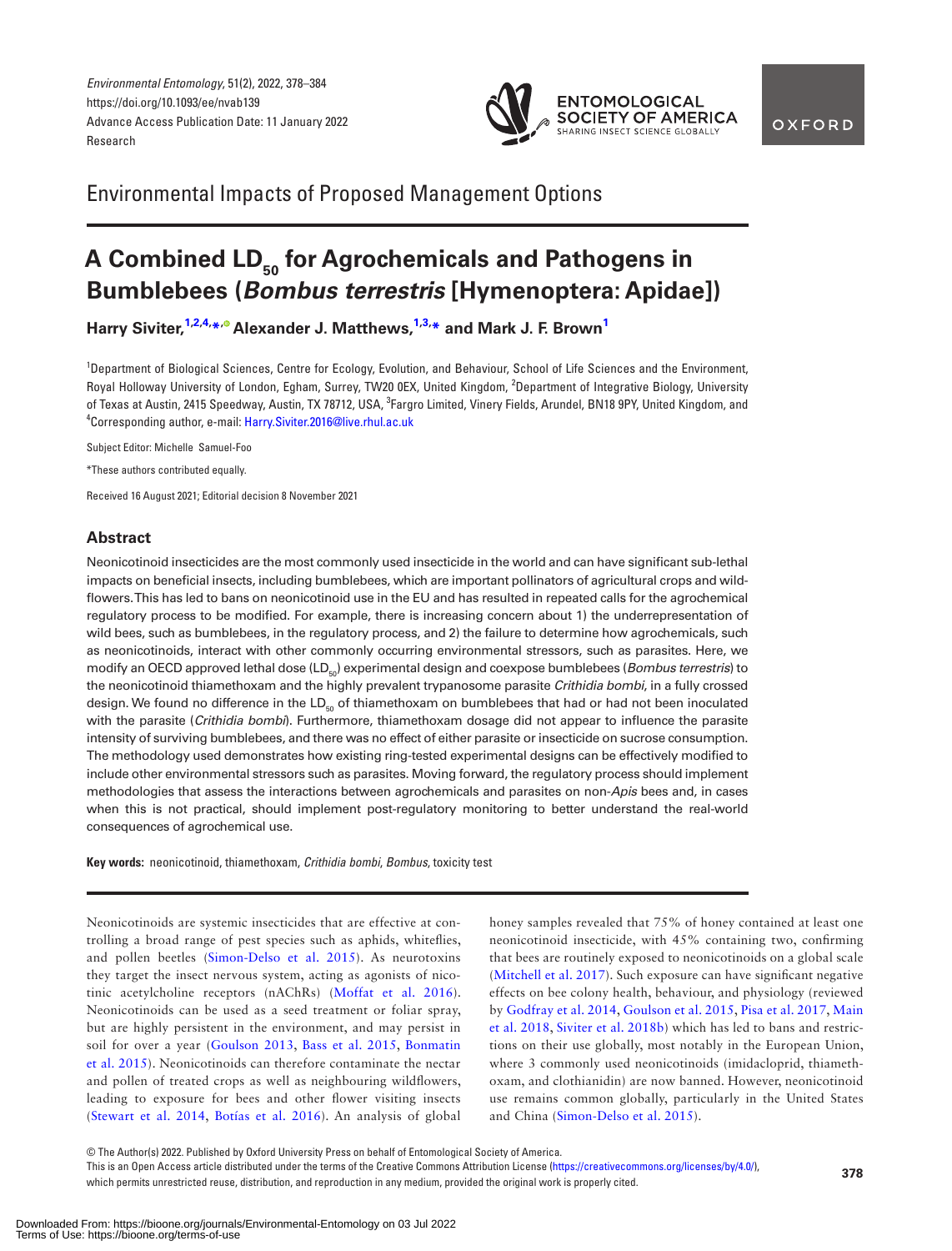Bumblebees are important pollinators of agricultural crops and wildflowers [\(Willmer et al. 1994,](#page-7-1) [Garibaldi et al. 2013](#page-6-9)). Bumblebee nests routinely contain a plethora of different parasites and pesticides, suggesting that simultaneous exposure to both parasites and agrochemicals is the norm, not the exception ([Goulson et al. 2018](#page-6-10), [Nicholls et al. 2018\)](#page-6-11). When bees are exposed to multiple stressors, the stressors can interact and become more detrimental than when exposed to a stressor in isolation [\(Doublet et al. 2015](#page-6-12), [Tosi and Nieh](#page-7-2) [2019,](#page-7-2) [Linguadoca et al. 2021](#page-6-13)). For example, [Di Prisco et al. \(2013\)](#page-6-14) found that honeybees (*A. mellifera*) exposed to the neonicotinoid clothianidin had a reduced immune defence, which promoted the replication of DWV. Furthermore, coexposure to neonicotinoids and parasites can also increase the likelihood of adult, or larval mortality ([Fauser-Misslin et al. 2014,](#page-6-15) [Doublet et al. 2015\)](#page-6-12). Therefore, understanding how, and to what degree, insecticides and parasites interact when bees are simultaneously exposed to both is of utmost importance.

Thiamethoxam is one of the most commonly used neonicotinoids in the world, and is routinely found in the nectar and pollen collected by bumblebees [\(Botías et al. 2017](#page-5-3), [Nicholls et al. 2018](#page-6-11)). *Crithidia bombi* is a trypanosome parasite that is highly prevalent in bumblebee populations, with infection levels ranging from 0 to 80%, depending upon the population and time of year [\(Shykoff](#page-6-16) [and Schmid-Hempel 1991,](#page-6-16) [Gillespie 2010](#page-6-17), [Kissinger et al. 2011](#page-6-18), [Jones and Brown 2014\)](#page-6-19). *C. bombi* exposure when combined with stressors like nutrient limitation or hibernation can significantly reduce bumblebee survival ([Brown et al. 2000](#page-5-4)), colony founding, growth and reproductive output [\(Brown et al. 2003,](#page-5-5) [Yourth et al.](#page-7-3) [2008](#page-7-3)), and can also impair foraging behaviour and learning [\(Gegear](#page-6-20) [et al. 2005](#page-6-20), [2006](#page-6-21); [Otterstatter et al. 2005](#page-6-22)) but see [\(Martin et al.](#page-6-23) [2018](#page-6-23)). Previous studies investigating the interactions between thiamethoxam and *C. bombi* have shown various interaction effects ([Fauser-Misslin et al. 2014,](#page-6-15) [Fauser et al. 2017](#page-6-24), [Baron et al. 2017](#page-5-6)) and simultaneous exposure to both stressors can lower bumblebee queen survival [\(Fauser-Misslin et al. 2014](#page-6-15)). This suggests that toxicity assessment of thiamethoxam conducted in the regulatory process could underestimate the potential real-world consequences of thiamethoxam exposure on bumblebees infected with common bumblebee parasites.

Agrochemical regulatory processes differ between nations and governing bodies. The European Union, which is considered to have the most rigorous regulatory process, has a tiered system that is heavily reliant on toxicity tests in the lower tiers to determine whether agrochemicals (pesticides, insecticides, fungicides, herbicides) are hazardous to animals [\(EFSA 2013,](#page-6-25) [OECD 2017](#page-6-26), [Sanchez-Bayo and Tennekes 2017](#page-6-27)). When determining whether an agrochemical is 'bee safe' or not, toxicity tests, such as  $LD_{50}$  and  $LC_{50}$  tests will be conducted on honeybees (Tier 1) to determine the amount of active ingredient that is required to kill 50% of the population when bees are orally  $(LD_{50})$  or topically  $(LC_{50})$  exposed. Based on this information, further higher tier assessments will, or will not, be conducted ([EFSA 2013,](#page-6-25) [Sanchez-Bayo and Tennekes 2017](#page-6-27)). In its current form bumblebee  $LD_{50}$  experiments can be conducted in Tier 1 of the regulatory process, but this is not mandated, and the potential interactions between insecticides and other environmental stressors are not considered [\(EFSA 2013,](#page-6-25) [Sanchez-Bayo and Tennekes](#page-6-27) [2017\)](#page-6-27). Regulators and policy makers therefore require methodologies that can be used within the current regulatory framework that 1) assess the impact of agrochemicals on non-*Apis*-bees and 2) test how agrochemicals interact with other environmental factors [\(EFSA](#page-6-25) [2013,](#page-6-25) [Vanbergen & Insect Pollinators Initiative 2013,](#page-7-4) [Franklin and](#page-6-28) [Raine 2019](#page-6-28); [Siviter et al. 2021a](#page-7-5), [c\)](#page-7-6).

Here we ask if simultaneous exposure to both thiamethoxam and *C. bombi* changes the LD<sub>50</sub> values of thiamethoxam in bumblebees (*Bombus terrestris*). The acute, oral LD<sub>50</sub> for bumblebees (*B. terrestris*) and thiamethoxam is known to be 5 ng of active ingredient per bee [\(EFSA 2015](#page-6-29)) and so if thiamethoxam and *C. bombi* significantly interact we would predict that this value would either increase or decrease. Our methodology was based on OECD guidelines ([OECD](#page-6-26) [2017\)](#page-6-26) but was modified to incorporate *C. bombi* inoculation. We hypothesised that when used in combination, thiamethoxam and *C. bombi* would lower the LD<sub>50</sub> value of bumblebees (*B. terrestris*).

## **Methods**

Six bumblebee colonies (*Bombus terrestris audax*) were ordered from Agralan (United Kingdom) and transferred into plastic colony boxes (28  $\times$  22  $\times$  12 cm) and maintained in a laboratory (25 $\degree$ C & 42% humidity), with ad libitum access to sucrose solution (50°Brix) and pollen (Agralan). The faeces of 15 workers from each colony were examined using a phase contrast microscope for common bumblebee parasites (*Apicystis bombi*, *Crithidia spp.* & *Nosema spp.* 400× magnification) [\(Rutrecht and Brown 2009\)](#page-6-30). All colonies were unparasitized.

## Parasite Inoculation

The aim of this experiment was to determine if inoculation with the parasite *C. bombi* changed the LD<sub>50</sub> of thiamethoxam on bumblebees. To achieve this, we had a total of 21 treatment groups (2 control groups, 1 *C. bombi* group, 9 thiamethoxam groups and 9 groups exposed to both thiamethoxam & *C. bombi*; see [Supp Table S1 \[on](http://academic.oup.com/ee/article-lookup/doi/10.1093/ee/nvab139#supplementary-data)[line ony](http://academic.oup.com/ee/article-lookup/doi/10.1093/ee/nvab139#supplementary-data)]). We had 40 bumblebees in each treatment group and all bees were individually housed in Nicot cages (see below for details).

To create a *C. bombi* inoculum the faeces of 30 workers were taken from a commercial colony infected with multiple strains of *C. bombi*. These strains were originally isolated from bumblebee queens caught at Windsor Great Park (United Kingdom) and then propagated through commercial colonies in the laboratory. Faeces of infected workers from these colonies were placed in an Eppendorf tube containing 0.9% Ringer solution and centrifuged at 0.8 g for 2 min. The supernatant was removed, and clean Ringer solution added, a process that was repeated 7 times (8 times in total) to purify and concentrate the preinoculum (following a modified triangulation protocol based on [\[Cole 1970](#page-6-31)]). Cell counts were carried out using a Neubauer improved haemocytometer to determine the concentration of *C. bombi* cells. *The C. bombi* preinoculum was then combined with sucrose (50°Brix) to create an inoculum of 1,000 cells/ul.

Individual bumblebees from all treatment groups (see [Supp Table](http://academic.oup.com/ee/article-lookup/doi/10.1093/ee/nvab139#supplementary-data) [S1 \[online only](http://academic.oup.com/ee/article-lookup/doi/10.1093/ee/nvab139#supplementary-data)] for list of treatment groups) were taken from queenright colonies, and individually housed in Nicot cages (148  $\times$  130  $\times$ 11 mm) with ad libitum access to 50°Brix sucrose through a 1 ml syringe.

Prior to inoculation, workers from all the treatment groups underwent a starvation period of 3 h ([Logan et al. 2005\)](#page-6-32) after which all bees were removed from their Nicot cages and placed in an individual vial  $(9 \times 2.5 \text{ cm})$ . The inoculum was presented to each individual to drink with a 10 µl droplet of 50°Brix sucrose solution containing approximately 10,000 *C. bombi*. A dose of 10,000 cells has been determined to produce a reliable and high rate of infection [\(Ruiz-González and Brown 2006\)](#page-6-33). A period of 15 min was allowed for the individual to consume the inoculum. Workers from control and thiamethoxam only treatment groups underwent the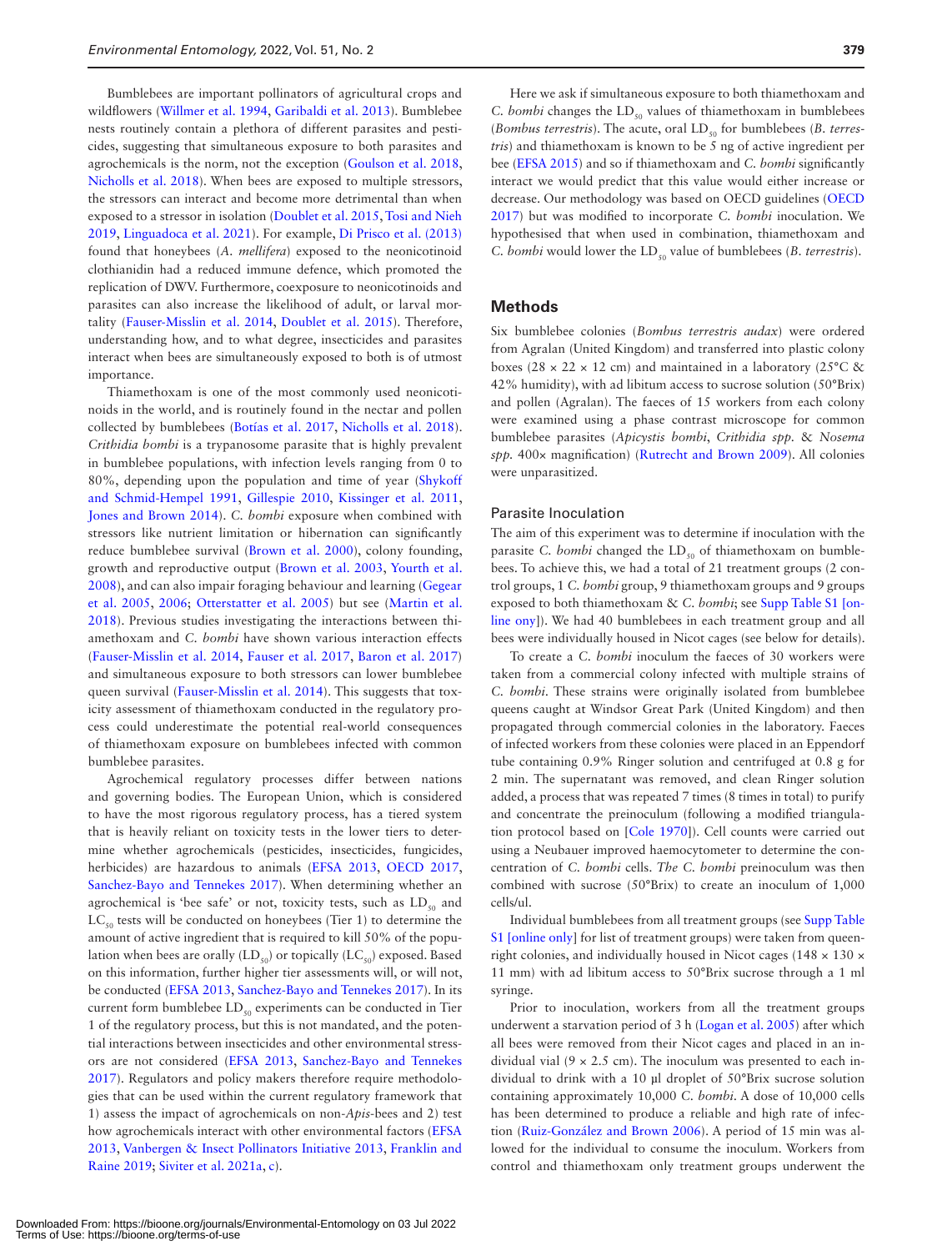same procedure but were presented with a 10 µl droplet of sucrose solution (50°Brix). All workers were then placed back into their allotted Nicot cages and the sucrose syringe was returned. To enable the parasite to establish itself within the host the bees (both parasitized and unparasitized) were then left for 7 d [\(Schmid-Hempel and](#page-6-34) [Schmid-Hempel 1993,](#page-6-34) [Logan et al. 2005](#page-6-32)). 76 bumblebees died during this time period, but there was no difference in mortality between inoculated and uninoculated bees (see [Supp Table S1 \[online only](http://academic.oup.com/ee/article-lookup/doi/10.1093/ee/nvab139#supplementary-data)]).

## Thiamethoxam Exposure

Thiamethoxam PESTANAL analytical standard (100 µg) was purchased from Sigma-Aldrich and combined with 100 ml of acetone solution to produce the stock solution, which was subsequently combined with sucrose (50°Brix) to create the required dosages. The acute oral LD50 for thiamethoxam in *B. terrestris* has previously been determined to be 5 ng of active substance/bee [\(EFSA 2015\)](#page-6-29) and we based our dosages on this (see [Supp Table S1 \[online only\]](http://academic.oup.com/ee/article-lookup/doi/10.1093/ee/nvab139#supplementary-data)).

Prior to being fed the relative thiamethoxam dose the sucrose syringes were removed from the Nicot cages and the bees starved for 3 h. Following this, the syringes were replaced with new ones with a 40 µl sucrose solution (50°Brix) containing the relevant thiamethoxam dosage. Bees were left for 4 h, after which the syringes were replaced with weighted syringes containing clean sucrose. Bees that had not consumed the entire dosages were removed from the experiment  $(n = 8$ , see [Supp Table S1 \[online only](http://academic.oup.com/ee/article-lookup/doi/10.1093/ee/nvab139#supplementary-data)]).

Bees were left for 96 h and mortality was recorded at 4, 6, 8, 24, 48, 72, and 96 h, after being fed the thiamethoxam inoculation ([OECD 2017](#page-6-26)). All bees that died during the experiment were frozen at −80°C.

#### Parasite Analysis

All bees were screened for *C. bombi* infection. Individual bees were dissected, and the hindgut was removed and placed into a 1.5 ml Eppendorf tube. 100 µl of 0.9% Ringer's solution was added and the hindgut was pulverised within the Ringer solution. The contents were then vortexed for 2 s. Uninoculated bees were checked for infection by placing 14 µl from each sample onto a microscope slide and analysing it for *C. bombi* cells under phase contrast at 400× magnification. No uninoculated bees were found to be infected.

For inoculated bees, we used a Neubauer improved haemocytometer to measure *C. bombi* intensity, and to count the number of *C. bombi* cells per µl. Inoculated bees that had no sign of an infection were removed from the analyses  $(n = 4)$ .

Thorax width, as a proxy for body size, was measured using a Mitutuyo digital calliper, with all individuals measured three times to produce a mean measure of size.

#### Statistical Analysis

We used an information theoretic model selection approach for each test (except for determining the  $LD_{50}$  values [see below]). The initial model set contained all measured factors and was compared to all subsets of the full model, and a null model containing just the intercept and random factors. Models were selected based on Akaike weights derived from AICc values, and were included when they could not be rejected with a 95% certainty (this included cases in which the null model was accepted within the confidence set). When more than one model was present within the confidence set, model averaging was used ([Burnham and Anderson 2002](#page-5-7)).

Following [Ritz et al. \(2015\)](#page-6-35) we used a fitted dose-response model (*drc*) based on a log-logistic regression analysis to determine the  $LD_{50}$  values for bumblebees that were and were not inoculated with

*C. bombi.* A mixed effect Cox model and a linear mixed effect model were used to determine if *C. bombi* influenced bumblebee mortality and sucrose consumption respectively. *C. bombi*, thiamethoxam dosage, and their interaction were included as fixed factors and bee size was included as a covariate. Colony of origin was included as a random factor. Parasite count was logged (log10) to improve model fit and analysed using a linear mixed effect model with thiamethoxam dosages, with bee size included as a covariant, and colony of origin included as a random factor.

We used the packages *drc*, *MuMin*, *lme4* & *coxme* [\(Bates et al.](#page-5-8) [2015](#page-5-8), [Ritz et al. 2015](#page-6-35), [Barton 2016,](#page-5-9) [Therneau 2018\)](#page-7-7).

#### **Results**

We found that the  $LD_{50}$  value for thiamethoxam was 6.63 ng when used in isolation compared with 6.82 ng per bumblebee when used in combination with the parasite *C. bombi*, suggesting no observed differences in mortality between infected and uninfected bumblebees ([Fig. 1A](#page-3-0) and [B](#page-3-0), Coxme, *C. bombi*, Parameter Estimate (ES) = 0.10, Confidence Interval (CI) =  $-0.11$  to 0.33). Bumblebee size had an effect on mortality, but the effect was not linear, with mortality risk increasing for both smaller and larger bees ([Fig. 2,](#page-4-0) Coxme, size,  $PE = -0.35$ ,  $CI = -0.60$  to  $-0.11$ ).

We found no effect of thiamethoxam or *C. bombi* inoculation on sucrose consumption ([Fig. 3](#page-4-1), [Supp Table S2 and S3 \[online](http://academic.oup.com/ee/article-lookup/doi/10.1093/ee/nvab139#supplementary-data) [only](http://academic.oup.com/ee/article-lookup/doi/10.1093/ee/nvab139#supplementary-data)]). Interestingly, as thiamethoxam dose increased, this resulted in bumblebees having a higher intensity of *C. bombi* infection [\(Fig. 4A](#page-4-2), lmer, dosage, PE = 0.0047, CI = 0.003–0.006). However, when subjects that died during the experiment were excluded from the analysis there was no effect of thiamethoxam dose on parasite intensity ([Fig. 4B,](#page-4-2) lmer, dosage,  $PE = 0.001$ ,  $CI = -0.01$  to 0.01), suggesting no effect of thiamethoxam on *C. bombi* intensity at sub-lethal levels.



<span id="page-3-0"></span>Fig. 1. Dose-dependent plots demonstrating the LD<sub>50</sub> values for bees exposed to thiamethoxam in isolation (A) and bees inoculated with *C. bombi* and exposed to varying dosage of thiamethoxam (B). We found no difference in the  $LD_{50}$  between parasitized and unparasitized bees.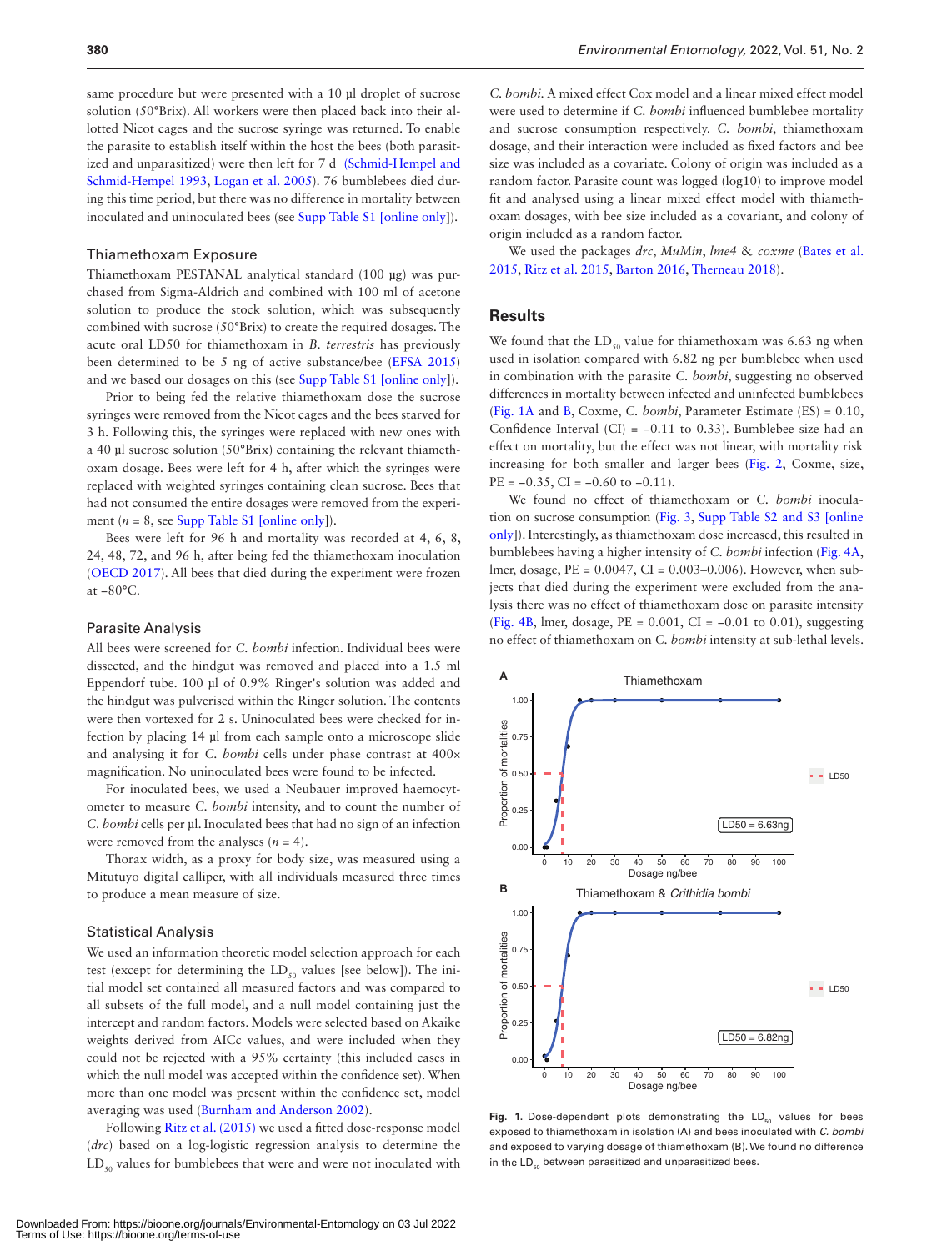

<span id="page-4-0"></span>**Fig. 2.** Violin plots depicting the average size (mm) of bumblebees that either survived or died during the experiment (96 h). Mortality risk was higher for both smaller and larger bees.



<span id="page-4-1"></span>**Fig. 3.** The mean amount (grams) of sucrose drunk (±SE) over 96 h from parasitized and unparasitized bumblebees (*C. bombi*) acutely exposed to varying dosages of thiamethoxam. Subjects that did not survive the experiments were excluded from this analysis.

## **Discussion**

Previous studies with bumblebees have shown that the  $LD_{so}$  of thiamethoxam is 5 ng of active ingredient per bumblebee [\(EFSA 2015](#page-6-29)),



<span id="page-4-2"></span>**Fig. 4.** The mean (±SE) number of *C. bombi* cells per µl found in the hindgut of all bumblebee workers from the experiment (A) and only bumblebees that survived until the end of the experiment (B).

and our results were similar (6.63 ng when exposed to thiamethoxam in isolation and 6.82 ng for bumblebees exposed to both thiamethoxam and *C. bombi*). This suggests that contrary to our original hypothesis, the parasite *C. bombi* had no impact on the  $LD_{50}$ of thiamethoxam on bumblebees (*B. terrestris*). This is surprising, as the effects of this parasite on bumblebees are context-dependent, and emerge most obviously when bees are exposed to other stressors ([Brown et al. 2000](#page-5-4), [2003](#page-5-5); [Yourth et al. 2008](#page-7-3)). Interestingly, and in contrast to previously observed results [\(Kessler et al. 2015,](#page-6-36) [Arce](#page-5-10) [et al. 2018](#page-5-10)) (but see [[Muth et al. 2020](#page-6-37)]), we found no effect of thiamethoxam exposure on sucrose consumption. Finally, thiamethoxam exposure was seen to increase *C. bombi* intensity, but only at lethal dosages as there was no effect at sub-lethal levels. Our results demonstrate that methodologies currently used within the regulatory process can be modified to consider the interaction effects between multiple environmental stressors on wild bees.

We found no evidence of interaction effects between thiamethoxam and *C. bombi* on bumblebee mortality. This contrasts with previous studies that have shown that simultaneous exposure to both thiamethoxam and *C. bombi* can reduce bumblebee survival ([Fauser-Misslin et al. 2014](#page-6-15)). However, [Fauser-Misslin et al. \(2014\)](#page-6-15) assessed the impact of chronic, sub-lethal thiamethoxam concentrations over 9 wk on queen bumblebee survival, while here we used acute dosages, in a toxicity test with workers. Toxicity tests, such as  $LD_{50}$  experiments, are important in determining the lethal consequences of agrochemical use, but are not designed to detect more subtle, sub-lethal impacts of agrochemical exposure [\(Gill et al.](#page-6-38) [2012,](#page-6-38) [Siviter et al. 2020b,](#page-7-8) [Siviter et al. 2021b](#page-7-9)). While our modified  $LD_{50}$  protocol can be used to assess how parasites and agrochemicals interact at higher dosages, a failure to conduct sub-lethal assessments of chronic exposure in bumblebees alongside toxicity tests will clearly result in a failure to detect sub-lethal, but significant,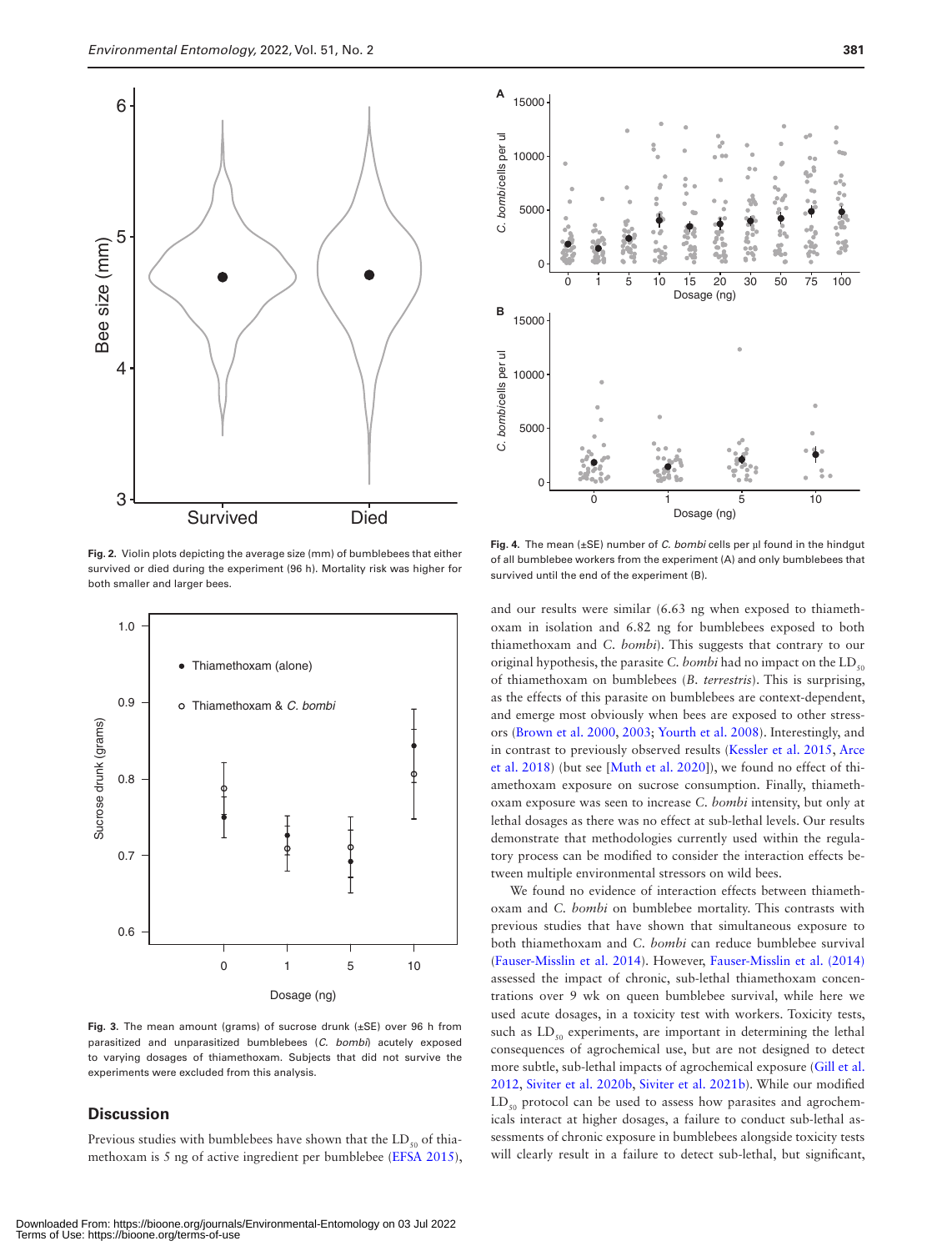interactions between agrochemicals and parasites ([Fauser-Misslin](#page-6-15) [et al. 2014](#page-6-15), [Siviter et al. 2021a](#page-7-5)). While our methodology could be used within the regulatory process, future research should be focused on developing methodologies that assess the potential sub-lethal interactions between agrochemicals and parasites on bees.

We found that *C. bombi* intensity was significantly higher in bumblebees that had been fed high dosages of thiamethoxam and that had subsequently died. *C. bombi* intensity typically increases for up to 7 d after inoculation and plateaus between 7- and 10-days post inoculation ([Logan et al. 2005](#page-6-32)). We exposed bumblebees to thiamethoxam 7 d post inoculation and found that bees that died (on day 7) had a higher intensity of *C. bombi* than bees that survived [\(Fig. 4](#page-4-2)). One explanation for this is that acute exposure to thiamethoxam exerts long-term inhibition on the growth of *C. bombi*, and that this could only occur in bees that survived exposure. Alternatively, higher *C. bombi* counts in bumblebees exposed to lethal acute doses could be due to rapidly enhanced production or release of the parasite from the gut lining ([Koch et al. 2019\)](#page-6-39). Future experiments are needed to determine the mechanism behind this interaction. However, as we found no effect of sub-lethal thiamethoxam dosages on *C. bombi* intensity, this suggests that at field-realistic levels, thiamethoxam is unlikely to impact *C. bombi* intensity.

Neonicotinoids are the most commonly used insecticides in the world and understanding the interaction between them and bumblebee pathogens is therefore vitally important. However, as the number of insect pests that are resistant to neonicotinoids increase, and bans/restrictions on their use increase globally, novel insecticides such as sulfoxaflor or flupyradifurone could replace them over large geographical areas [\(Brown et al. 2016](#page-5-11), [Siviter and Muth 2020\)](#page-7-10). Sulfoxaflor exposure can have significant sub-lethal impacts on bumblebee (*B. terrestris*) reproduction [\(Siviter et al. 2018a](#page-6-40), [Siviter](#page-7-8) [et al. 2020 a](#page-7-8),b; [Linguadoca et al. 2021\)](#page-6-13) (but see [[Siviter et al. 2019\]](#page-7-11)) and flupyradifurone exposure can impair honeybee larval development ([Tan et al. 2017,](#page-7-12) [Al Naggar and Baer 2019\)](#page-6-41), and adult behaviour [\(Tosi and Nieh 2019,](#page-7-2) [Tong et al. 2019](#page-7-13), [Hesselbach et al. 2020\)](#page-6-42) (recently reviewed in [\[Siviter and Muth 2020](#page-7-10)]). Novel insecticides could also interact with bee pathogens, for example, bumblebee larvae fed sulfoxaflor in isolation showed no evidence of an increase in larval mortality, but when coexposed to sulfoxaflor, and the common bumblebee parasite *Nosema bombi*, there was a significant increase in larval mortality ([Siviter et al. 2020a\)](#page-7-14). Similarly, honeybees (*A. mellifera*) fed flupyradifurone and inoculated with *N. ceranae* had lower survival than unexposed bees, and those exposed to each stressor in isolation [\(Al Naggar and Baer 2019](#page-6-41)). While we found no interaction between *C. bombi* and the neonicotinoid thiamethoxam on bee mortality, future research should focus on understanding how novel insecticides, such as sulfoxaflor and flupyradifurone, interact with common bee parasites [\(Siviter and Muth 2020\)](#page-7-10).

Global bee declines are thought to be driven by multiple anthropogenic stressors, including agrochemicals and parasites [\(Vanbergen &](#page-7-4) [Insect Pollinators Initiative 2013,](#page-7-4) [Goulson et al. 2015,](#page-6-5) [Siviter et al.](#page-7-5) [2021a\)](#page-7-5) which suggests that the agrochemical regulatory process should consider how insecticides interact with commonly occurring bee parasites ([Siviter and Muth 2020\)](#page-7-10). Here we show how toxicity tests, such as  $LD_{50}$  experiments, can be modified to consider the interactions between agrochemicals and parasites. This methodology could easily be modified to test other parasites depending on the life history of the parasites. However, the sheer number of bee parasites (known and unknown), and the range of different agrochemicals used in intensive agriculture means that testing every potential interaction between parasites and agrochemicals is impractical, and in some cases, when we do not have an understanding of the parasite life-history, impossible. In these cases, post-authorisation monitoring observations, which are currently nonexistent [\(Milner and Boyd 2017\)](#page-6-43), should be

carried out that monitor interactions between pesticides and pathogens. More broadly a move towards a more holistic approach to environmental risk assessment, that considers the interactions between multiple stressors, and models their impact on wild bees, is required to better safe-guard bees, and other pollinators, from the potential harm of agrochemicals ([Siviter and Muth 2020,](#page-7-10) [Topping et al. 2021](#page-7-15)).

#### **Supplementary Data**

Supplementary data are available at *Environmental Entomology* online.

## **Acknowledgments**

We thank Alberto Linguadoca for suggestions made for data presentation and statistical analysis, Callum Martin, and Christopher Pull for assisting with the statistical analysis, Arran Folly for assisting with the parasite work, Tom Oliver for helpful general discussion, and two anonymous reviewers for helpful comments. H.S. was supported by a Royal Holloway University of London Reid PhD Scholarship, by contributions from High Wycombe Beekeeper's Association, and by a Stengl-Wyer Scholarship. This project has received funding from the European Horizon 2020 research and innovation programme under grant agreement no.773921 and from the Biotechnology and Biological Sciences Research Council, Grant/Award Number:BB/ N000668/1.

## **Data Availability**

Raw data available here [https://osf.io/vautc/.](https://osf.io/vautc/)

## **References Cited**

- <span id="page-5-10"></span>**Arce, A. N., A. Ramos Rodrigues, J. Yu, T. J. Colgan, Y. Wurm, and R. J. Gill. 2018**. Foraging bumblebees acquire a preference for neonicotinoid-treated food with prolonged exposure. Proc. R. Soc B Biol. Sci. 285: 20180655.
- <span id="page-5-6"></span>**Baron, G. L., V. A. A. Jansen, M. J. F. Brown, and N. E. Raine. 2017**. Pesticide reduces bumblebee colony initiation and increases probability of population extinction. Nat. Ecol. Evol. 1: 1308–1316.
- <span id="page-5-9"></span>**Barton, K. 2016**. MuMIn: multi-model inference. R package version 1.15.6. <https://cran.r-project.org/package=MuMIn>
- <span id="page-5-0"></span>**Bass, C., I. Denholm, M. S. Williamson, and R. Nauen. 2015**. The global status of insect resistance to neonicotinoid insecticides. Pestic. Biochem. Physiol. 121: 78–87.
- <span id="page-5-8"></span>**Bates, D., M. Mächler, B. Bolker, and S. Walker. 2015**. Fitting linear mixed-effects models using lme4. J. Stat. Softw. 67: 51.
- <span id="page-5-1"></span>**Bonmatin, J. M., C. Giorio, V. Girolami, D. Goulson, D. P. Kreutzweiser, C. Krupke, M. Liess, E. Long, M. Marzaro, E. A. Mitchell,** *et al*. **2015**. Environmental fate and exposure; neonicotinoids and fipronil. Environ. Sci. Pollut. Res. Int. 22: 35–67.
- <span id="page-5-2"></span>**Botías, C., A. David, E. M. Hill, and D. Goulson. 2016**. Contamination of wild plants near neonicotinoid seed-treated crops, and implications for non-target insects. Sci. Total Environ. 566–567: 269–278.
- <span id="page-5-3"></span>**Botías, C., A. David, E. M. Hill, and D. Goulson. 2017**. Quantifying exposure of wild bumblebees to mixtures of agrochemicals in agricultural and urban landscapes. Environ. Pollut. 222: 73–82.
- <span id="page-5-5"></span>**Brown, M. J. F., R. Schmid-Hempel, and P. Schmid-Hempel. 2003**. Strong context-dependent virulence in a host-parasite system: reconciling genetic evidence with theory. J. Anim. Ecol. 72: 994–1002.
- <span id="page-5-4"></span>**Brown, M. J. F., R. Loosli, and P. Schmid-Hempel. 2000**. Condition-dependent expression of virulence in a trypanosome infecting bumblebees. Oikos. 91: 421–427.
- <span id="page-5-11"></span>**Brown, M. J., L. V. Dicks, R. J. Paxton, K. C. Baldock, A. B. Barron, M. P. Chauzat, B. M. Freitas, D. Goulson, S. Jepsen, C. Kremen,** *et al.* **2016**. A horizon scan of future threats and opportunities for pollinators and pollination. PeerJ. 4: e2249.
- <span id="page-5-7"></span>**Burnham, K. P., and D. R. Anderson. 2002**. Model selection and multimodel inference: a practical information-theoretic approach, 2nd ed. New York: Springer-verlag.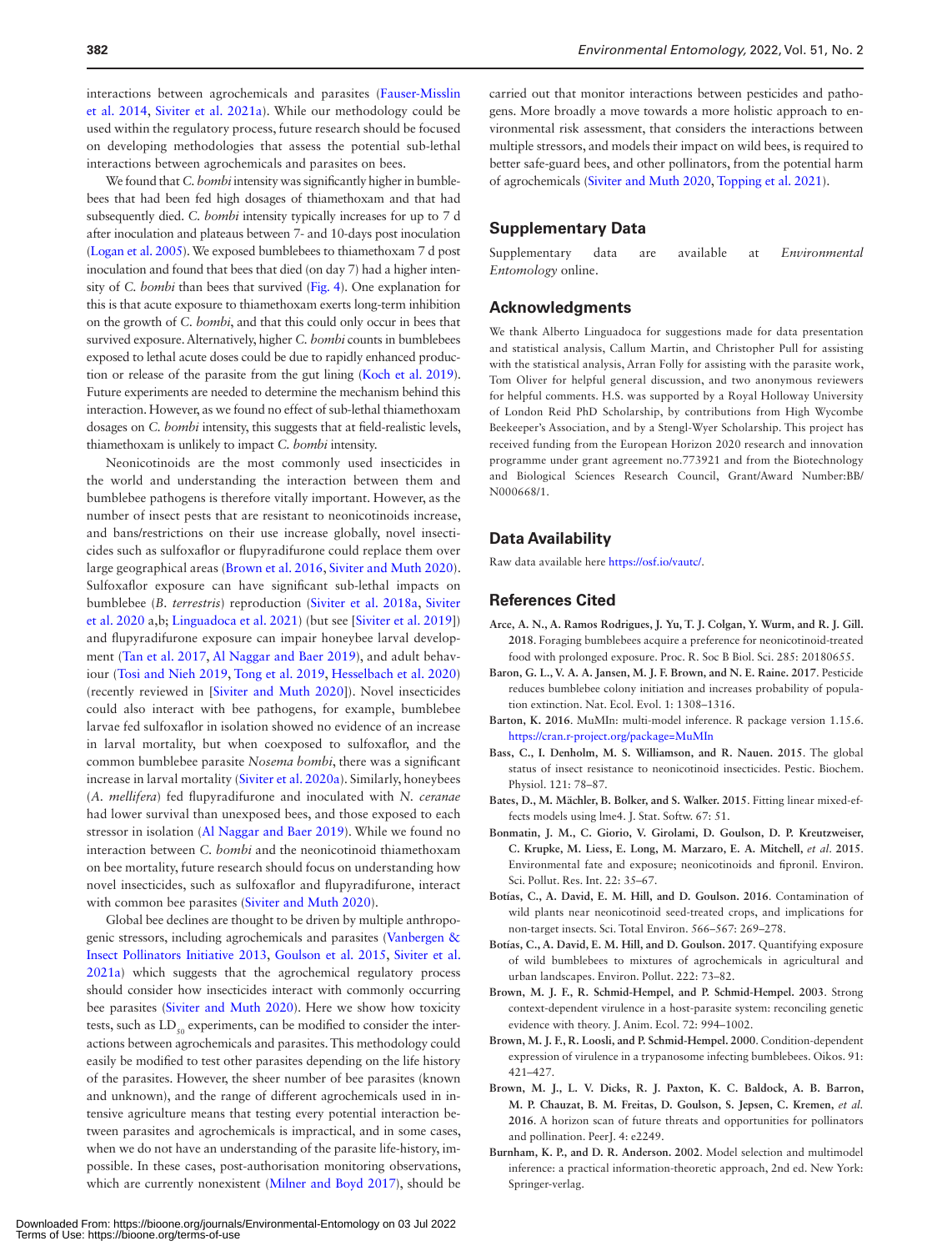- <span id="page-6-31"></span><span id="page-6-12"></span>**Doublet, V., M. Labarussias, J. R. de Miranda, R. F. Moritz, and R. J. Paxton. 2015**. Bees under stress: sublethal doses of a neonicotinoid pesticide and pathogens interact to elevate honey bee mortality across the life cycle. Environ. Microbiol. 17: 969–983.
- <span id="page-6-25"></span>**EFSA**. **2013**. EFSA guidance document on the risk assessment of plant protection products on bees (*Apis mellifera*, *Bombus spp*. and solitary bees). EFSA J. 11: 3295.
- <span id="page-6-29"></span>**EFSA**. **2015**. Conclusion on the peer review of the pesticide risk assessment for bees for the active substance thiamethoxam considering all uses other than seed treatments and granules. EFSA J. 13: 4212.
- <span id="page-6-15"></span>**Fauser-Misslin, A., B. M. Sadd, P. Neumann, and C. Sandrock. 2014**. Influence of combined pesticide and parasite exposure on bumblebee colony traits in the laboratory. J. Appl. Ecol. 51: 450–459.
- <span id="page-6-24"></span>**Fauser, A., C. Sandrock, P. Neumann, and B. M. Sadd. 2017**. Neonicotinoids override a parasite exposure impact on hibernation success of a key bumblebee pollinator. Ecol. Entomol. 42: 306–314.
- <span id="page-6-28"></span>**Franklin, E. L., and N. E. Raine. 2019**. Moving beyond honeybee-centric pesticide risk assessments to protect all pollinators. Nat. Ecol. Evol. 3: 1373–1375.
- <span id="page-6-9"></span>**Garibaldi, L. A., I. Steffan-Dewenter, R. Winfree, M. A. Aizen, R. Bommarco, S. A. Cunningham, C. Kremen, L. G. Carvalheiro, L. D. Harder, O. Afik,**  *et al*. **2013**. Wild pollinators enhance fruit set of crops regardless of honey bee abundance. Science. 339: 1608–1611.
- <span id="page-6-20"></span>**Gegear, R. J., M. C. Otterstatter, and J. D. Thomson. 2005**. Does parasitic infection impair the ability of bumblebees to learn flower-handling techniques? Anim. Behav. 70: 209–215.
- <span id="page-6-21"></span>**Gegear, R. J., M. C. Otterstatter, and J. D. Thomson. 2006**. Bumble-bee foragers infected by a gut parasite have an impaired ability to utilize floral information. Proc. Biol. Sci. 273: 1073–1078.
- <span id="page-6-38"></span>**Gill, R. J., O. Ramos-Rodriguez, and N. E. Raine. 2012**. Combined pesticide exposure severely affects individual- and colony-level traits in bees. Nature. 491: 105–108.
- <span id="page-6-17"></span>**Gillespie, S. 2010**. Factors affecting parasite prevalence among wild bumblebees. Ecol. Entomol. 35: 737–747.
- <span id="page-6-4"></span>**Godfray, H. C. J., T. Blacquiere, L. M. Field, R. S. Hails, G. Petrokofsky, S. G. Potts, N. E. Raine, A. J. Vanbergen, and A. R. McLean. 2014**. A restatement of the natural science evidence base concerning neonicotinoid insecticides and insect pollinators. Proc. R. Soc. B Biol. Sci. 281: 20140558–20140558.
- <span id="page-6-2"></span>**Goulson, D. 2013**. An overview of the environmental risks posed by neonicotinoid insecticides (ed D Kleijn). J. Appl. Ecol. 50: 977–987.
- <span id="page-6-5"></span>**Goulson, D., E. Nicholls, C. Botías, and E. L. Rotheray. 2015**. Bee declines driven by combined stress from parasites, pesticides, and lack of flowers. Science. 347: 1255957.
- <span id="page-6-10"></span>**Goulson, D., S. O'Connor, and K. J. Park. 2018**. The impacts of predators and parasites on wild bumblebee colonies. Ecol. Entomol. 43: 168–181.
- <span id="page-6-42"></span>**Hesselbach, H., J. Seeger, F. Schilcher, M. Ankenbrand, and R. Scheiner. 2020**. Chronic exposure to the pesticide flupyradifurone can lead to premature onset of foraging in honeybees *Apis mellifera*. J. Appl. Ecol. 57: 609–618.
- <span id="page-6-19"></span>**Jones, C. M., and M. J. Brown. 2014**. Parasites and genetic diversity in an invasive bumblebee. J. Anim. Ecol. 83: 1428–1440.
- <span id="page-6-36"></span>**Kessler, S., E. J. Tiedeken, K. L. Simcock, S. Derveau, J. Mitchell, S. Softley, J. C. Stout, and G. A. Wright. 2015**. Bees prefer foods containing neonicotinoid pesticides. Nature. 521: 74–76.
- <span id="page-6-18"></span>**Kissinger, C. N., S. A. Cameron, R. W. Thorp, B. White, and L. F. Solter. 2011**. Survey of bumble bee (*Bombus*) pathogens and parasites in Illinois and selected areas of northern California and southern Oregon. J. Invertebr. Pathol. 107: 220–224.
- <span id="page-6-39"></span>**Koch, H., J. Woodward, M. K. Langat, M. J. F. Brown, and P. C. Stevenson. 2019**. Flagellum removal by a nectar metabolite inhibits infectivity of a bumblebee parasite. Curr. Biol. 29: 3494–3500.e5.
- <span id="page-6-13"></span>**Linguadoca, A., C. Rizzi, S. Villa, and M. J. F. Brown. 2021**. Sulfoxaflor and nutritional deficiency synergistically reduce survival and fecundity in bumblebees. Sci. Total Environ. 795: 148680.
- <span id="page-6-32"></span>**Logan, A., M. X. Ruiz-González, and M. J. Brown. 2005**. The impact of host starvation on parasite development and population dynamics in

an intestinal trypanosome parasite of bumble bees. Parasitology. 130: 637–642.

- <span id="page-6-7"></span>**Main, A. R., E. B. Webb, K. W. Goyne, and D. Mengel. 2018**. Neonicotinoid insecticides negatively affect performance measures of non-target terrestrial arthropods: a meta-analysis. Ecol. Appl. 28: 1232–1244.
- <span id="page-6-23"></span>**Martin, C. D., M. T. Fountain, and M. J. F. Brown. 2018**. Bumblebee olfactory learning affected by task allocation but not by a trypanosome parasite. Sci. Rep. 8: 5809.
- <span id="page-6-43"></span>**Milner, A. M., and I. L. Boyd. 2017**. Toward pesticidovigilance. Science. 357: 1232–1234.
- <span id="page-6-3"></span>**Mitchell, E. A. D., B. Mulhauser, M. Mulot, A. Mutabazi, G. Glauser, and A. Aebi. 2017**. A worldwide survey of neonicotinoids in honey. Science. 358: 109–111.
- <span id="page-6-1"></span>**Moffat, C., S. T. Buckland, A. J. Samson, R. McArthur, V. Chamosa Pino, K. A. Bollan, J. T. Huang, and C. N. Connolly. 2016**. Neonicotinoids target distinct nicotinic acetylcholine receptors and neurons, leading to differential risks to bumblebees. Sci. Rep. 6: 24764.
- <span id="page-6-37"></span>**Muth, F., R. L. Gaxiola, and A. S. Leonard. 2020**. No evidence for neonicotinoid preferences in the bumblebee Bombus impatiens. R. Soc. Open Sci. 7: 191883.
- <span id="page-6-41"></span>**Al Naggar, Y., and B. Baer. 2019**. Consequences of a short time exposure to a sublethal dose of Flupyradifurone (Sivanto) pesticide early in life on survival and immunity in the honeybee (*Apis mellifera*). Sci. Rep. 9: 19753.
- <span id="page-6-11"></span>**Nicholls, E., C. Botías, E. L. Rotheray, P. Whitehorn, A. David, R. Fowler, T. David, H. Feltham, J. L. Swain, P. Wells,** *et al*. **2018**. Monitoring neonicotinoid exposure for bees in rural and peri-urban areas of the U.K. during the transition from pre- to post-moratorium. Environ. Sci. Technol. 52: 9391–9402.
- <span id="page-6-26"></span>**OECD**. **2017**. Test no. 247: bumblebee, Acute Oral Toxicity Test, OECD Guidelines for the Testing of Chemicals, Section 2. OECD Publishing, Paris. [https://doi.org/10.1787/9789264284128-en](https://doi.org/10.1787/9789264284128-en﻿).
- <span id="page-6-22"></span>**Otterstatter, M. C., R. J. Gegear, S. R. Colla, and J. D. Thomson. 2005**. Effects of parasitic mites and protozoa on the flower constancy and foraging rate of bumble bees. Behav. Ecol. Sociobiol. 58: 383–389.
- <span id="page-6-6"></span>**Pisa, L., D. Goulson, E. C. Yang, D. Gibbons, F. Sánchez-Bayo, E. Mitchell, A. Aebi, J. van der Sluijs, C. J. K. MacQuarrie, C. Giorio,** *et al.* **2017**. An update of the Worldwide Integrated Assessment (WIA) on systemic insecticides. Part 2: impacts on organisms and ecosystems. Environ. Sci. Pollut. Res. Int. 28: 11749–11797.
- <span id="page-6-14"></span>**Di Prisco, G., V. Cavaliere, D. Annoscia, P. Varricchio, E. Caprio, F. Nazzi, G. Gargiulo, and F. Pennacchio. 2013**. Neonicotinoid clothianidin adversely affects insect immunity and promotes replication of a viral pathogen in honey bees. Proc. Natl. Acad. Sci. U. S. A. 110: 18466–18471.
- <span id="page-6-35"></span>**Ritz, C., F. Baty, J. C. Streibig, and D. Gerhard. 2015**. Dose-response analysis using R. PLoS One. 10: e0146021.
- <span id="page-6-33"></span>**Ruiz-González, M. X., and M. J. F. Brown. 2006**. Males vs workers: testing the assumptions of the haploid susceptibility hypothesis in bumblebees. Behav. Ecol. Sociobiol. 60: 501–509.
- <span id="page-6-30"></span>**Rutrecht, S. T., and M. J. F. Brown. 2009**. Differential virulence in a multiple-host parasite of bumble bees: resolving the paradox of parasite survival? Oikos. 118: 941–949.
- <span id="page-6-27"></span>**Sanchez-Bayo, F., and H. A. Tennekes. 2017**. Assessment of ecological risks of agrochemicals requires a new framework. Environ. Risk Assess. Remediat. 1: 1–9.
- <span id="page-6-34"></span>**Schmid-Hempel, P., and R. Schmid-Hempel. 1993**. Transmission of a pathogen in *Bombus terrestris*, with a note on division of labour in social insects. Behav. Ecol. Sociobiol. 33: 319–327.
- <span id="page-6-16"></span>**Shykoff, J. A., and P. Schmid-Hempel. 1991**. Incidence and effects of four parasites in natural populations of bumble bees in Switzerland. Apidologie. 22: 117–125.
- <span id="page-6-0"></span>**Simon-Delso, N., V. Amaral-Rogers, L. P. Belzunces, J. M. Bonmatin, M. Chagnon, C. Downs, L. Furlan, D. W. Gibbons, C. Giorio, V. Girolami,**  *et al.* **2015**. Systemic insecticides (neonicotinoids and fipronil): trends, uses, mode of action and metabolites. Environ. Sci. Pollut. Res. Int. 22: 5–34.
- <span id="page-6-40"></span>**Siviter, H., M. J. F. Brown, and E. Leadbeater. 2018a**. Sulfoxaflor exposure reduces bumblebee reproductive success. Nature. 561: 109–112.
- <span id="page-6-8"></span>**Siviter, H., J. Koricheva, M. J. F. Brown, and E. Leadbeater. 2018b**. Quantifying the impact of pesticides on learning and memory in bees. J. Appl. Ecol. 55: 2812–2821.